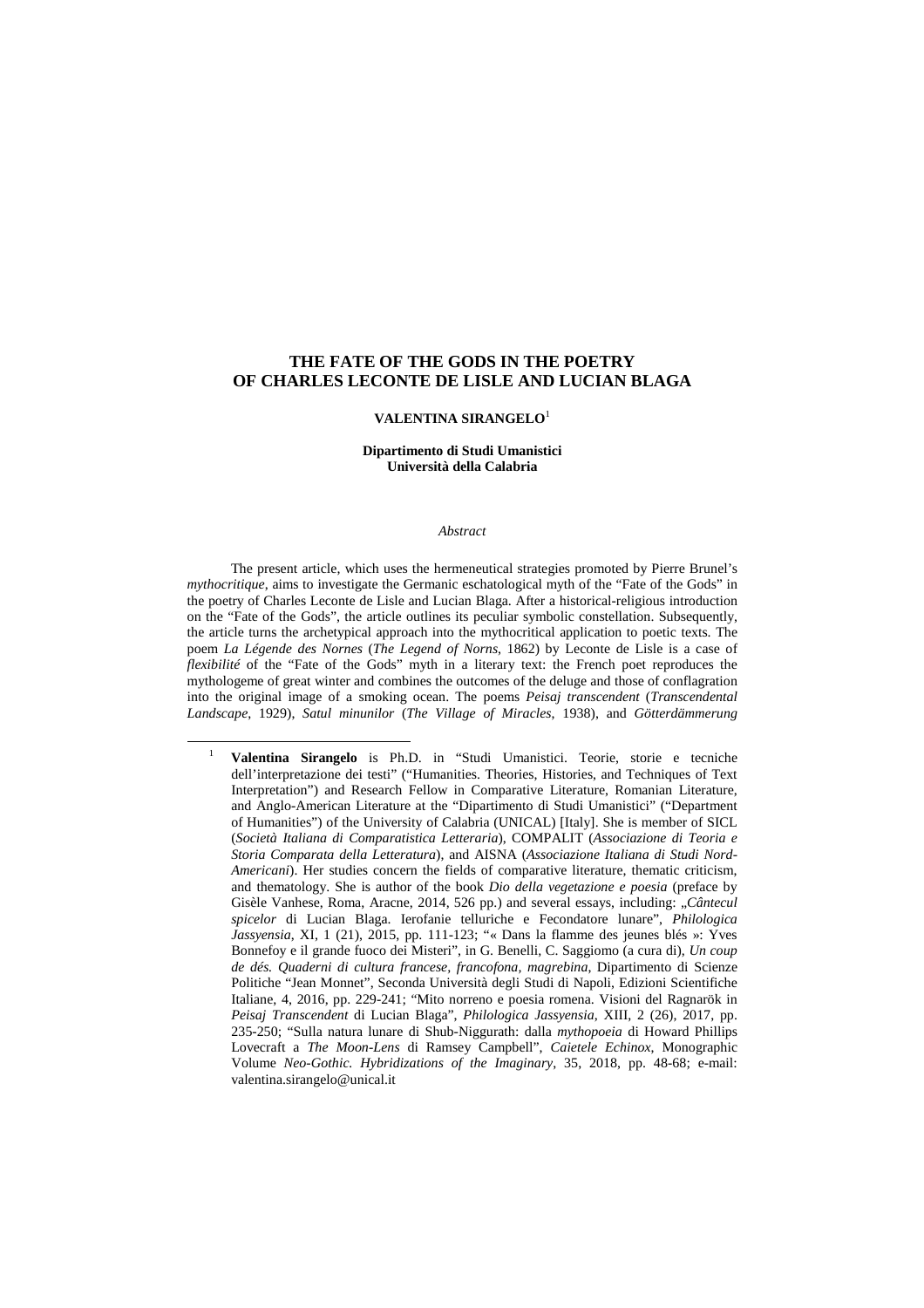(*Twilight of the Gods*, 1970) by Blaga are instead a case of *irradiation* of the "Fate of the Gods" myth in a literary text: although never mentioning the Germanic eschatological event, the Romanian poet depicts its dying god and the world renewal that follows it.

*Keywords*: *comparative literature*; *mythocritique*; *archétypologie*; *eschatology*; *poetry.* 

In *Mythes, rêves et mystères*, the Romanian historian of religions, Mircea Eliade, identified a close creative analogy between myth and poetry:

"Poetic creation […] implies the abolition of time [...] and tends toward the recovery of the paradisiac, primordial situation; of the days when one could create spontaneously [...]. The poet discovers the world as though he were present at the cosmogonic moment [...]. From a certain point of view, we may say that every great poet is re-making the world, for he is trying to see it as if there were no Time, no History" (Eliade 1975: 36).

Hence, if the poetic act occurs and projects one beyond time, no individual, not even a modern one, will ever be free of the myth; after all, the essential aspects of mythical behaviour are "consubstantial with every human condition" (Eliade 1975: 32). The close communion of creative processes existing between myth and literature and, in particular, between myth and poetry, is the most deeply rooted reason for which myth is one of the keys of literature. This is the firmest thesis of the French comparatist Pierre Brunel who, in the latter half of the twentieth century, founded the *mythocritique*, an innovative « mode d'analyse littéraire », which distinguishes three phenomena: « l'émergence, la flexibilité et l'irradiation des mythes dans le texte » (Brunel 1992: 72). *Émergence* simply identifies the « occurrences mythiques dans le texte » (Brunel 1992: 72); *flexibilité* recognises « la souplesse d'adaptation et en même temps la résistance de l'élément mythique dans le texte littéraire » (Brunel 1992: 77); *irradiation* acknowledges that the presence of a myth in a text may be justified even « à partir du mot » (Brunel 1992: 83).

The hermeneutical strategies of identification of a myth within a literary text can be clarified and integrated, especially concerning the phenomenon of *irradiation*, by Gilbert Durand's notion of myth to which Brunel constantly refers. Myth is a "dynamic system of symbols, archetypes and schemata" (Durand 1999: 62); its equivalent "static organisation" is the "constellation of images" (Durand 1999: 63) – or, according to the Durandian formula "symbolic constellation", which designates "the semantic density which pervades the mythic story itself" (Durand 1999: 33). The presence of even a single component of the constellation in a literary text could reveal the evocation of the whole myth by the poet-creator.

The purpose of this article is to investigate the Germanic eschatological myth concerning the Fate of the Gods – handed down both in *Poetic Edda* and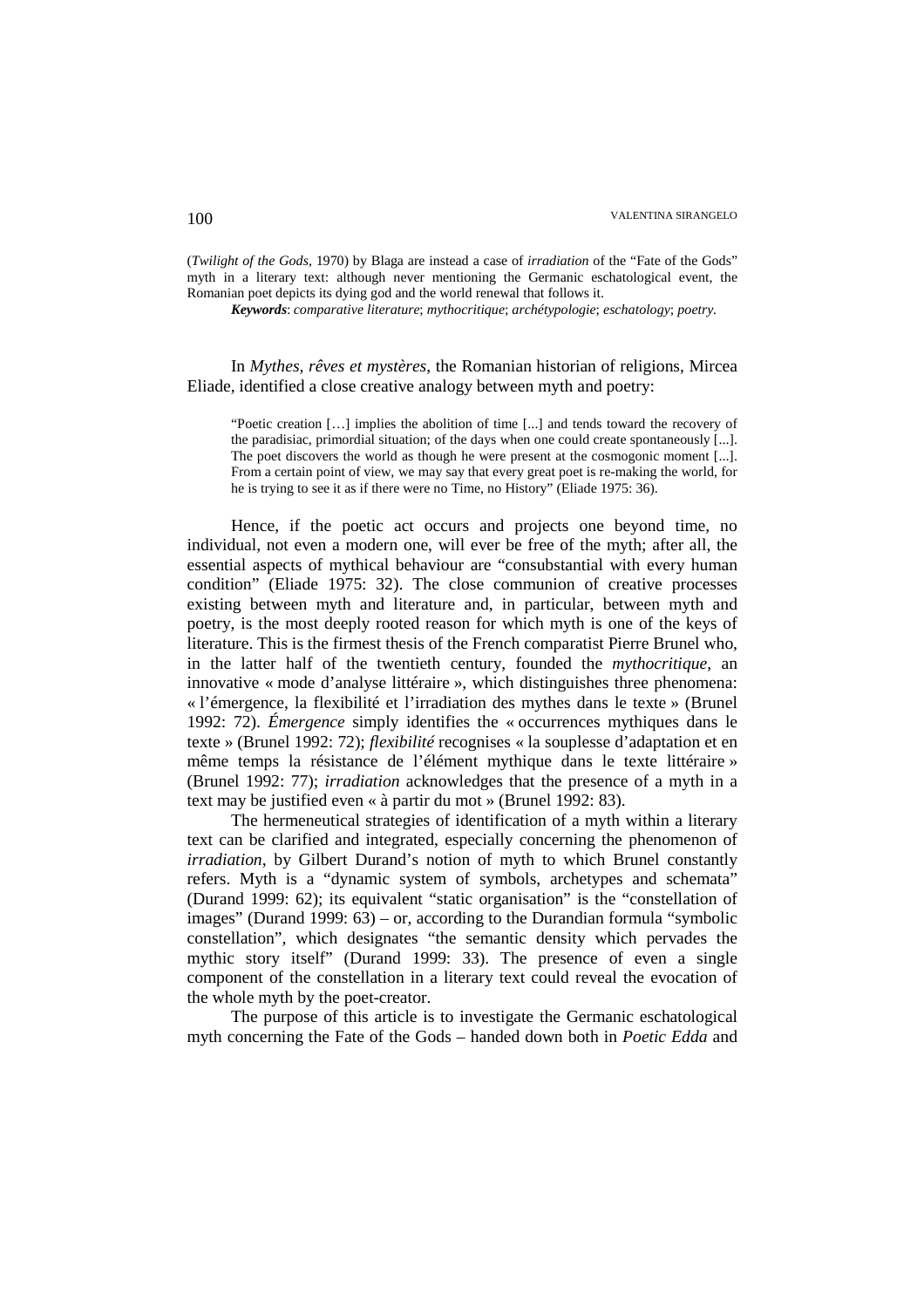in *Prose Edda*, i.e. the most representative sources of Old Norse Literature<sup>2</sup> – and to illustrate its peculiar symbolic constellation in the work of two poets belonging to Nineteenth-century French Literature and to Twentieth-century Romanian Literature respectively: Charles Leconte de Lisle, in particular his long poem *La Légende des Nornes* (1862), and Lucian Blaga, in particular his brief poems *Peisaj transcendent* (*Transcendental Landscape*, 1929), *Satul minunilor* (*The Village of Miracles*, 1938), and *Götterdämmerung* (*Twilight of the Gods*, 1970). Therefore, it proposes an original hermeneutical perspective that aims to combine a preliminary research of mythological literature with a detailed comparative literature study, following the mythocritical method. Although there are many studies focused on the background of Scandinavian mythology in Leconte de Lisle's work<sup>3</sup>, and although several investigations show the remarkable role of mythic themes in Blaga's poetry<sup>4</sup>, no scholar has ever actually outlined by the use of the mythocritical tools, a detailed and systematic research study considering these two poets together and tracing out the myth of the "Fate of the Gods" in the chosen compositions.

### **1. The Germanic Eschatological Myth**

The event called Ragnarök in Old Norse mythology is known as "Twilight of the Gods" but should be literally translated "Fate of the Gods" (Turville-Petre 1964: 280). It is mainly narrated in the final part of the *Gylfaginning* (*The Deluding of Gylfi*), the first section of Snorri Sturluson's (1179-1241) *Prose Edda*, while many stanzas of the *Völuspá* (*The Seeress's Prophecy*) – the first poem of the *Poetic Edda* (compiled in the Thirteenth century) – narrates it more allusively.

The episode that comes before Ragnarök and represents its inexorable cause is the death of the god Baldr. In Old Norse *pantheon*, Baldr is portrayed as the best of the gods, both aesthetically and morally. He is fatally wounded by a mistletoe branch, which Hoðr – his blind brother, who, in his turn, is deceived by the wicked Loki – shoots at him:

"[Baldr] fell to the ground dead. This misfortune was the worst that had been worked against the gods and men [...]. Odin suffered most from this misfortune. This was because

<sup>2</sup> Due to philological reasons, I will use "Germanic" and "Old Norse" interchangeably in this study. For further reading, refer to Puhvel 1987: 189-221.

<sup>3</sup> The main study on this topic is Fairlie 1947: 65 ff. See also Flottes 1929: 136-137; Vianey 1973: 112 ff.; Irving Brown 1924: 99 ff. Although Albouy (1969) and Boyer (1986) dealt with mythological elements in Leconte de Lisle's poetry, they did not examine in depth *La Légende des Nornes*.

<sup>4</sup> See, for instance, Gavrilă 2002: 140 ff.; Todoran 1981: 118 ff.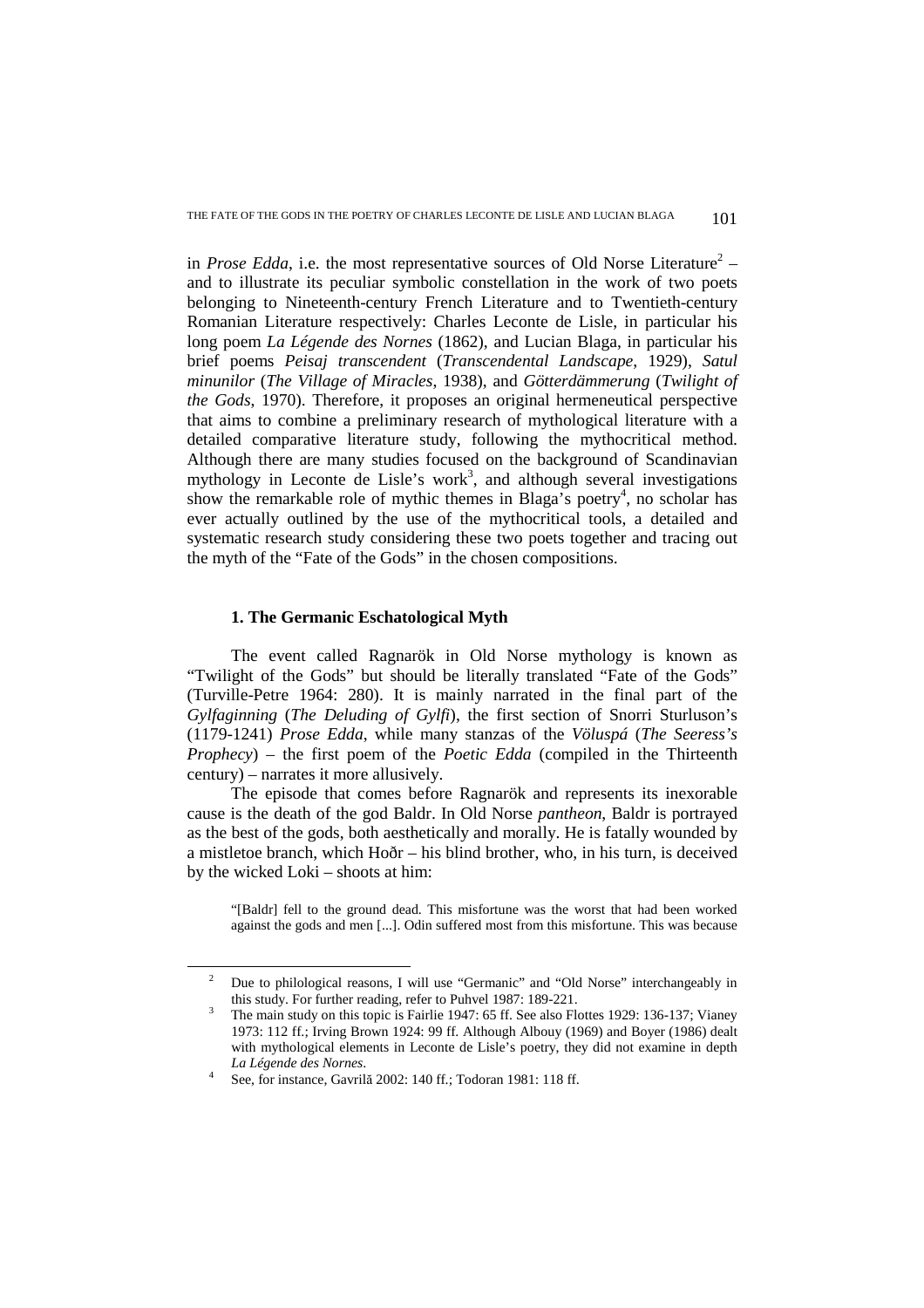he understood most clearly how grievous was the loss, and that the death of Baldr was ruin for the *Æsir*" [*Gylfaginning*, section 49] (Sturluson 2005: 66)<sup>5</sup>.

Great natural disasters occur after the death of Baldr<sup>6</sup>, such as a winter lasting three years – the so-called Fimbulvetr, "Extreme Winter" (Sturluson 2005: 71) – the disappearance of the sun and the moon, the fall of stars, and several earthquakes. At the same time, social disorders violate family ties:

"Brother will fight brother and be his slayer, brother and sister will violate the bond of kinship; hard it is in the world, there is much adultery, axe-age, sword-age, shields are cleft asunder, wind-age, wolf-age, before the world plunges headlong; no man will spare another" [*Völuspá*, stanza 45] (Larrington (ed.) 1996: 10).

Afterwards, the sea floods the earth and a number of individual struggles between gods and monsters take place: between the god Þórr and the serpent of Midgarðr, which both pay with their life; between the god Freyr and the giant Surtr, which the latter wins; between the hound Garmr and the god Tyr, in which both perish; between the wolf Fenrir and the god Óðinn, in which Óðinn is slain but is immediately avenged by his son Víðarr; and finally between the god Loki and the god Heimdallr, which brings death to both of them. Finally, the whole universe is burned by the fire giant Surtr – *de facto* the only one who survived the cosmic struggles. Hence, although begun with a huge flood, Ragnarök turns out to be a "Cosmic Fire myth" (Branston 1955: 292)<sup>7</sup>.

The earth re-emerges from the same sea that pitilessly swallowed it after the "regression of the world into chaos" (Eliade 1975: 26), and the crops once more prosper without being sown. Some gods return to life: amongst them, there are Baldr himself and Hoðr, his brother and assassin:

<sup>&</sup>quot;Without sowing the fields will grow,

all ills will be healed, Baldr will come back;

Hod and Baldr, the gods of slaughter, will live happily together

in the sage's palaces – do you understand yet, or what more?" [*Völuspá*, stanza 62] (Larrington (ed.) 1996: 12).

<sup>5</sup> For the whole episode, see Sturluson 2005: 65-69. Here one may detect the causal connection between the death of Baldr and the imminence of Ragnarök. As Byock comments: "Odin, who sees into the future, is apparently thinking of the coming of Ragnarok" (in Sturluson 2005: 146).

<sup>6</sup> The chronological order of the events recounted in the last sections of the *Gylfaginning* – i.e. the death of Baldr, the imprisonment in chains underground of Loki, the entity responsible (see Sturluson 2005: 69-70), the death and the rebirth of the world – is highly relative (regarding this, see Branston 1955: 204-205; Lindow 2001: 40 ff.).

<sup>7</sup> For the complete account of the "Fate of the Gods", see Sturluson 2005: 71-75.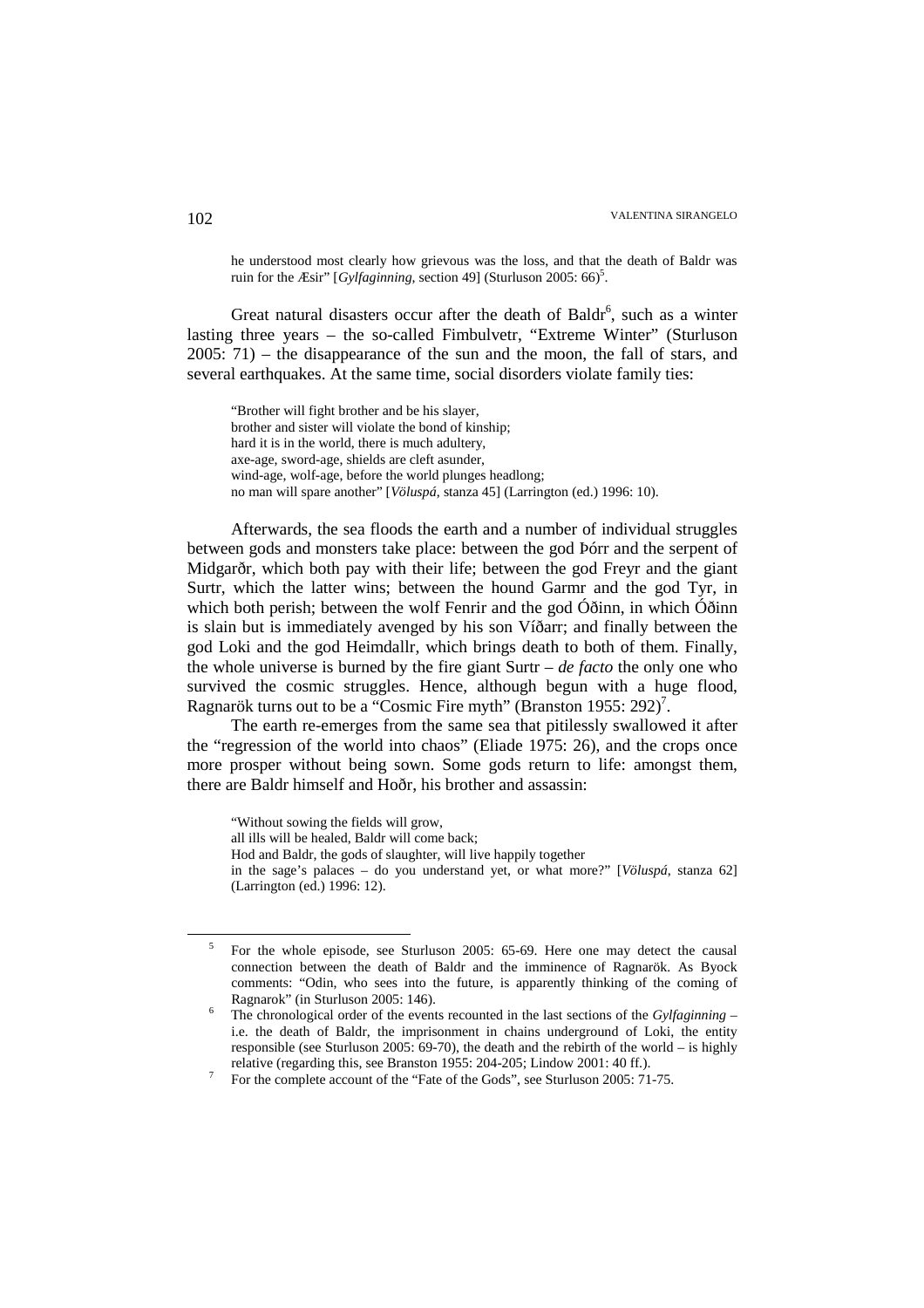World rebirth is therefore marked by the reappearance and the reconciliation of Baldr and Hoðr<sup>8</sup>, namely, the two divine brothers, whose conflict – which later tradition turned into an accidental fratricide<sup>9</sup> – symbolises the cosmic struggle between Light and Darkness<sup>10</sup>, and more generally between opposite principles.

By investigating the Germanic eschatological myth through the prism of the structures of the imaginary, the present study reconstructs for the first time the symbolic constellation of Ragnarök. It consists of five fundamental mythologemes, each of which is grounded in a solid symbolic structure. The first mythologeme is the disappearance of the good god, which prefigures the end of cosmos. This motif belongs above all to the myths of the "fertility gods of the near east, whose deaths were followed by copious weeping" (Turville-Petre 1964: 120). In Old Norse myth, too, the death of Baldr is lamented by almost "all things in the world, alive or dead" (Sturluson 2005: 68), except for the giantess Þökk, who is actually the sinister Loki (see 68-69). Therefore, the death of the god is linked to the symbol of tears as a euphemisation of the rain, the "water which comes down from the sky" and "makes the Earth fecund" (Chevalier/Gheerbrant 1996: 1086). This symbolism makes the myth of Baldr and Ragnarök a vegetation myth, whose protagonist violently dies and subsequently rises again – like the cosmos rent by the apocalyptic catastrophe and then reborn. The water element reappears later in the myth, both in its destructive manifestation – the deluge or flood of Ragnarök – and as "source of life" (Chevalier/Gheerbrant 1996: 1081) and vehicle of cosmic regeneration ("the earth will shoot up from the sea, and it will be green and beautiful", Sturluson 2005: 77).

The second mythologeme is the Fimbulvetr, i.e. the terrible winter during which "the cold will be severe and the winds will be fierce" (Sturluson 2005: 77). The freezing and lashing winds, which sharpen the great winter's harshness, on the symbolic level often herald "the imminence of some important event or change about to take place" (Chevalier/Gheerbrant 1996: 1112). In the case of Old Norse myth, they are the harbingers of the coming of Ragnarök.

The third mythologeme is the ritual contest. The hostility between the divine brothers Baldr, the bright one (see Sturluson 2005: 33), and Hoðr, the blind one (see 37), corresponds to the cosmic struggle between Light and Darkness – as mentioned above – or between Summer and Winter. This "contest between the representatives of the two seasons" (Eliade 1958: 319) triggers both the crimes between siblings which open Ragnarök and the long sequence of individual struggles, which culminates in Ragnarök itself. When the universe is reborn, the two brothers are reunited, restoring harmony.

<sup>&</sup>lt;sup>8</sup> See Dumézil 1986: 106; Lindow 1997: 166.<br>
9 See Detter 1894: 503; Kauffmann 1902: 54.

<sup>&</sup>lt;sup>10</sup> On this topic, see Mogk 1911: 159.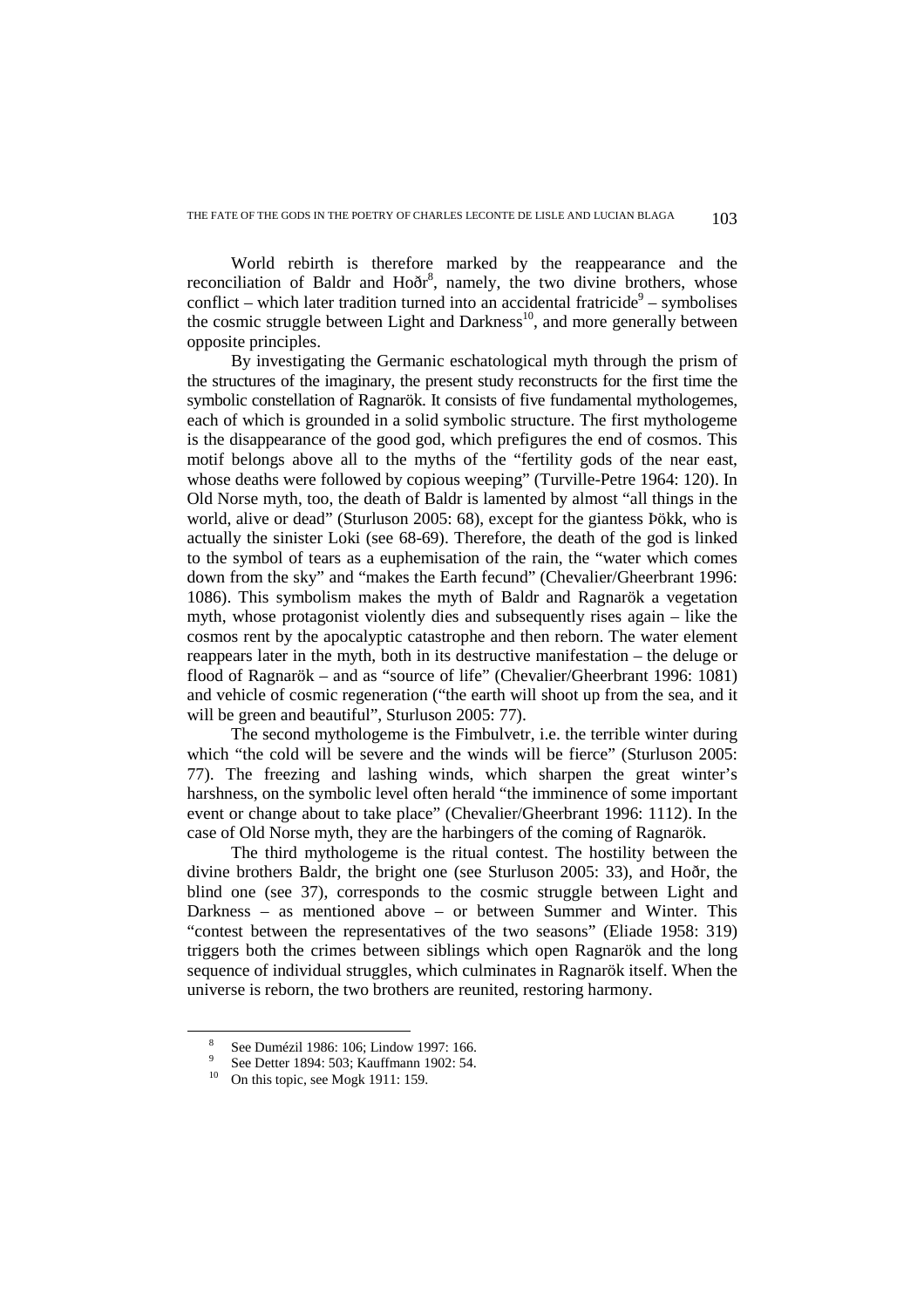The fourth mythologeme is the roosters' song which announces the beginning of Ragnarök. It can be inferred from the *Völuspá* that three roosters crow at the end of times warning Óðinn's warriors that the final battle is about to begin. As Turville-Petre summarises, "the one is crowing in the gallows tree, or gallows wood, the second is awakening Óðinn's warriors in Valhöll, and the third, sooty-red, is crowing beneath the earth in the world of death" (Turville-Petre 1964: 280). In fact, in Old Norse tradition in particular the roosters perform the symbolic function of "soldierly vigilance" (Chevalier/Gheerbrant 1996: 210).

The fifth mythologeme is two-pronged in that it includes destruction through water and destruction through fire as the beginning and the end of Germanic apocalyptic cataclysm. Ragnarök breaks out with a violent flood, which underlies the symbolism of the universal deluge:

"Almost all the traditions of deluges are bound up with the idea of humanity returning to the water whence it had come, and the establishment of a new era [...]. They display a conception of the universe and its history as something « cyclic »: one era is abolished by disaster and a new one opens" (Eliade 1958: 210).

It is no coincidence that the universal regeneration that follows Ragnarök occurs under the sign of water: "breaking up all forms, doing away with all the past, water possesses this power of purifying, of regenerating, of giving new birth" (Eliade 1958: 194). If "in rites of initiation, of death and rebirth, Fire is associated with its chief rival Water" (Chevalier/Gheerbrant 1996: 380), the Germanic apocalyptic myth integrates the two elemental principles by ending with a cosmic fire. However, the fire of Ragnarök, is endowed with both destructive symbolism and cleansing symbolism: the "apocalyptic conflagration [...] will not result in the complete disintegration of the cosmos" (Eliade 1958: 277).

The present study uses the symbolic constellation – that is to say the repertoire of "symbols, archetypes and schemata" (Durand 1999: 62) – which one may reconstruct from the Germanic eschatological myth, and which represents its deep structure and its supporting and unifying pillar. Due to its archetypical complexity, the myth of Ragnarök might offer an original and specific interpretation key to literary criticism, in order to cast a new hermeneutical light on the identification of Old Norse myth in Leconte de Lisle's work on the one hand, and to decipher the enigmatic images of Blaga's suggestive poetry, on the other.

# **2. Leconte de Lisle's** *La Légende des Nornes***: a French Rewriting of the Eddic Matter**

The symbological approach exposed above turns into a mythocritical application to a text of modern literature in the latter part of this study. I will examine the rewriting of the "Fate of the Gods" myth in *La Légende des Nornes*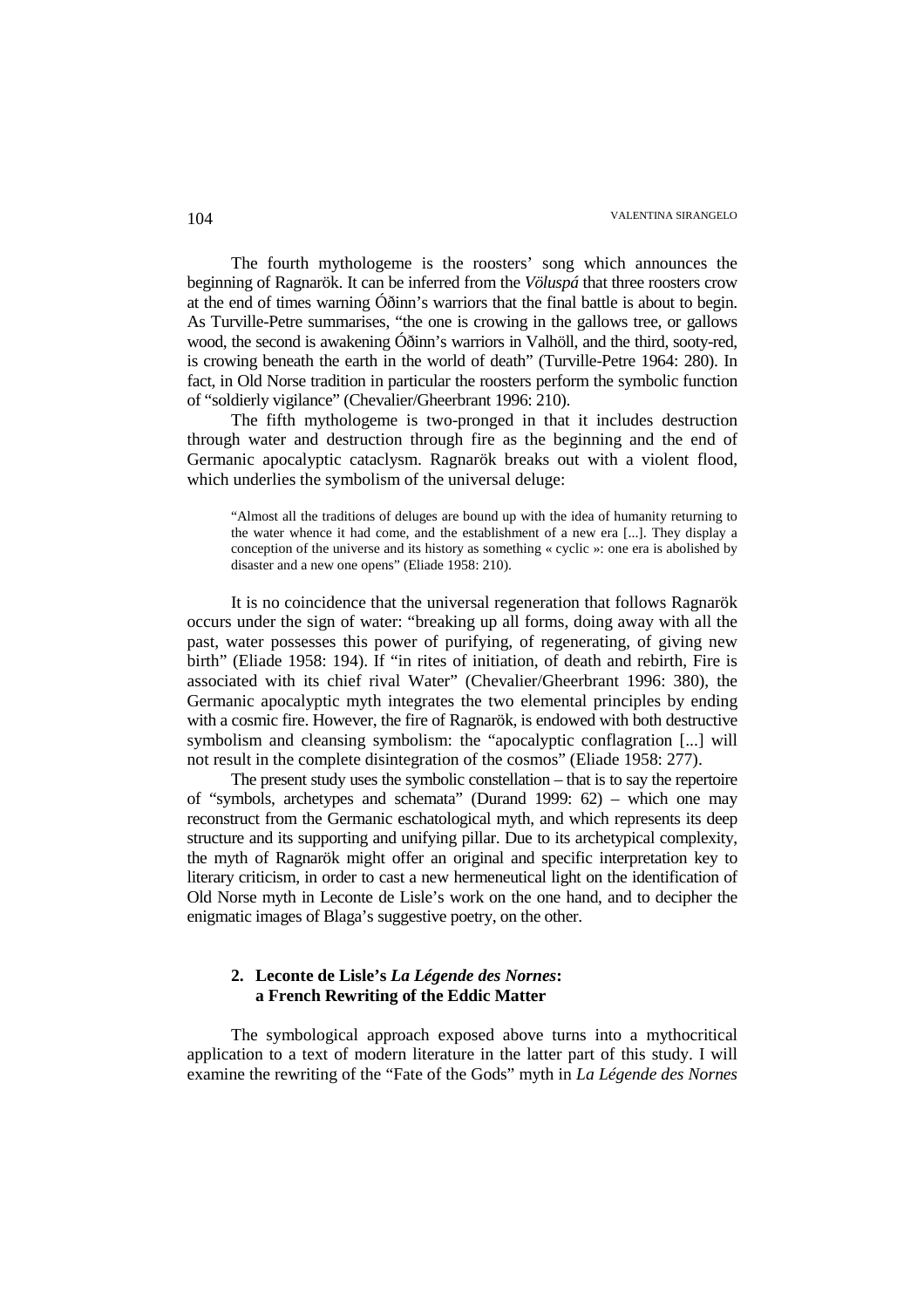(*The Legend of Norns*) by the French Parnassian poet Charles Leconte de Lisle (1818-1894), from *Poèmes barbares* (*Barbarian Poems*, 1862) – a collection that Brunel himself defined « surchargé[e] de mythologie » (1992: 67). My purpose is to establish that Leconte de Lisle's *La Légende des Nornes* is to be classified as a case of *flexibilité* of the "Fate of the Gods" myth in a literary text, because it preserves some of the original mythical elements but it reformulates others of them.

In *La Légende des Nornes*, « le mythe est mis en valeur par l'auteur lui-même » (Brunel 1992:  $82$ )<sup>11</sup>, since Leconte de Lisle found refuge in his "barbaric dream" (Ampola 1962: 64) after the political disillusionment of  $1848^{12}$ . As Alison Fairlie already argued, Leconte de Lisle consciously drew on the *Völuspá*; secondly, his poem is founded on "supplementary explanations furnished by the *Gylfaginning*" (Fairlie 1947: 76), so that he "draws from a mass of curious and complicated mythology a coherent artistic poem" (Fairlie 1947:  $80$ )<sup>13</sup>. A first clue of the *flexibilité* of the "Fate of the Gods" myth in *La Légende des Nornes* is that he replaces the single prophetess of the Eddic poem with the three Norns:

"The original *Völuspá* was the fragmentary prophecy of a Northern priestess: instead of leaving this poem as one long and slightly monotonous monologue, Leconte de Lisle has attributed it to the three Norns, who were mentioned in passing in the original, and whose names were explained as meaning Past, Present and Future" (Fairlie 1947: 87).

In Old Norse mythology, the names of the three Norns are Urð ("Fated"), Verðandi ("Becoming"), and Skuld ("Must-be") $14$  – which Leconte de Lisle adopts in their French form ("Urda", "Verdandi", and "Skuld"). They dwell in the well at the roots of the life tree Yggdrasill, and their task is to shape the human fate:

"I know that an ash-tree stands called Yggdrasill, a high tree, soaked with shining loam; from there come the dews which fall in the valley, ever green, it stands over the well of fate.

From there come three girls, knowing a great deal, from the lake which stands under the tree; Fated one is called, Becoming another –

<sup>11</sup> Leconte de Lisle deliberately uses the term *légende* (*legend*). It denotes a literary genre that differs from myth (see Jolles [1930] 2017); nevertheless it fits his poem's gloomy atmosphere since it is often "oriented to perdition and death" (Ténèze 1970: 48). For a terminological discussion, see Gibert 1974.

<sup>&</sup>lt;sup>12</sup> On Leconte de Lisle's ultimate disillusionment, consult Marinoni-Carroll 1913: 423-424; Estève 1920: 155-158; Denommé 1973: 20-28; Ferrari 1998a: 9.

<sup>&</sup>lt;sup>13</sup> For further reading on the sources in French translation that Leconte de Lisle probably consulted, refer to Vianey 1973.

<sup>14</sup> On the relation between the arrival of the Norns and the actual beginning of Time in Old Norse mythology, refer to Koch 1997: 192-193.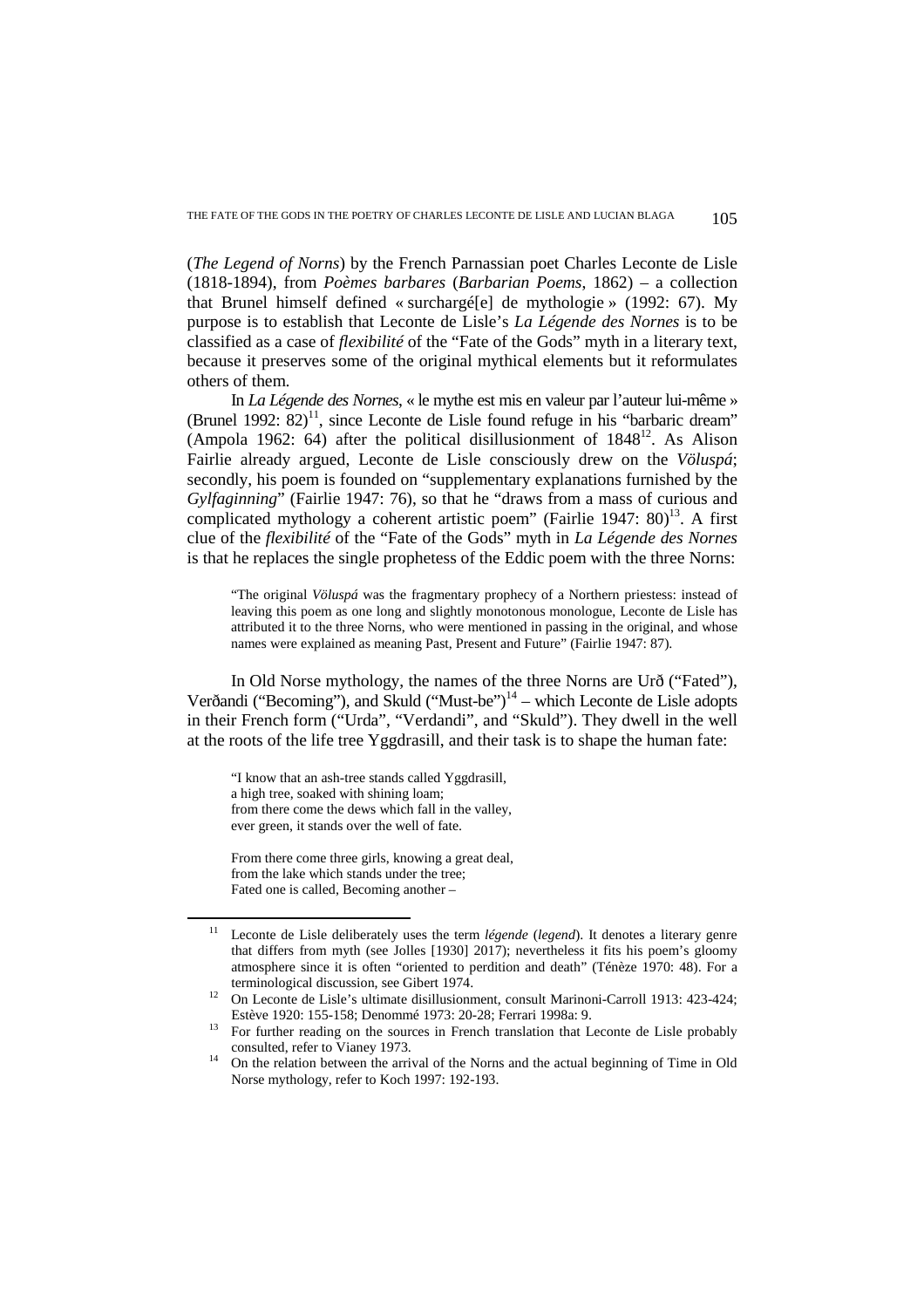they carved on wooden slips – Must-be the third; they set down laws, they chose lives, for the sons of men the fates of men" [*Völuspá*, stanzas 19-20] (Larrington (ed.) 1996: 6).

The division of Leconte de Lisle's poem into three parts is due to his selection of the three Norns as the main characters. In the epigraph opening *La Légende des Nornes*, the French poet employs an almost theatrical procedure<sup>15</sup> and introduces the reader to the three prodigious women by specifying their unique location in Old Norse cosmology: « Elles sont assises sur les racines du frêne Yggdrasill » (Leconte de Lisle 1977: 41). Leconte de Lisle does not mention the "well of fate" ("Urðarbrunnr", s. 19) to be found in the *Völuspá*, yet he tells us that the three female protagonists sit at the roots of the Old Norse tree of life Yggdrasill, i.e. where the water of Urðarbrunnr pours; this unequivocally testifies that the *Völuspá* is the main source of *La Légende des Nornes*. In their entirety, the three sections narrate the origins, the development and the final doom of the world; the narration of each poem section is assigned to a Norn, while one all-knowing seeress fulfilled this task in the *Völuspá*:

« Ce sont ces trois Nornes que Leconte de Lisle a prises comme héroïnes. Chacune d'elles ignorant ce que savent les deux autres, Urda conte les origines du monde, Verdandi le règne des dieux, Skulda la fin du monde [...]. Par cette si ingénieuse et si poétique conception, *La Légende des Nornes* se trouve être, comme la *Völuspá*, un chant prophétique » (Vianey 1973: 140-141).

To identify the Fimbulvetr mythologeme in the Nordic scenery portrayed by the French poet constitutes a fundamental key to the understanding of the temporality of *La Légende des Nornes*. Although Leconte de Lisle never names the Fimbulvetr, both the first and the second section of the poem, in which Urda and Verdandi speak respectively, open with the fall of snow – the same snow that swirls during the Old Norse never-ending winter<sup>16</sup>:

"First will come the winter called Fimbulvetr [Extreme Winter]. Snow will drive in from all directions; the cold will be severe and the winds will be fierce. The sun will be of no use. Three of these winters will come, one after the other, with no summer in between. But before that there will have been another three winters with great battles taking place throughout the world" [*Gylfaginning*, section 51] (Sturluson 2005: 71).

In the very first lines of *La Légende des Nornes* snow slowly covers the earth with its flocks falling from the heights of dumb skies:

<sup>15</sup> On this matter, consult Thomasseau 1984: 81.

<sup>&</sup>lt;sup>16</sup> In his commentary to *La Légende des Nornes*, Ferrari mentions "three years of terrible battles and total upheaval" (1998b: 477), yet he does not name Fimbulvetr as a mythologeme.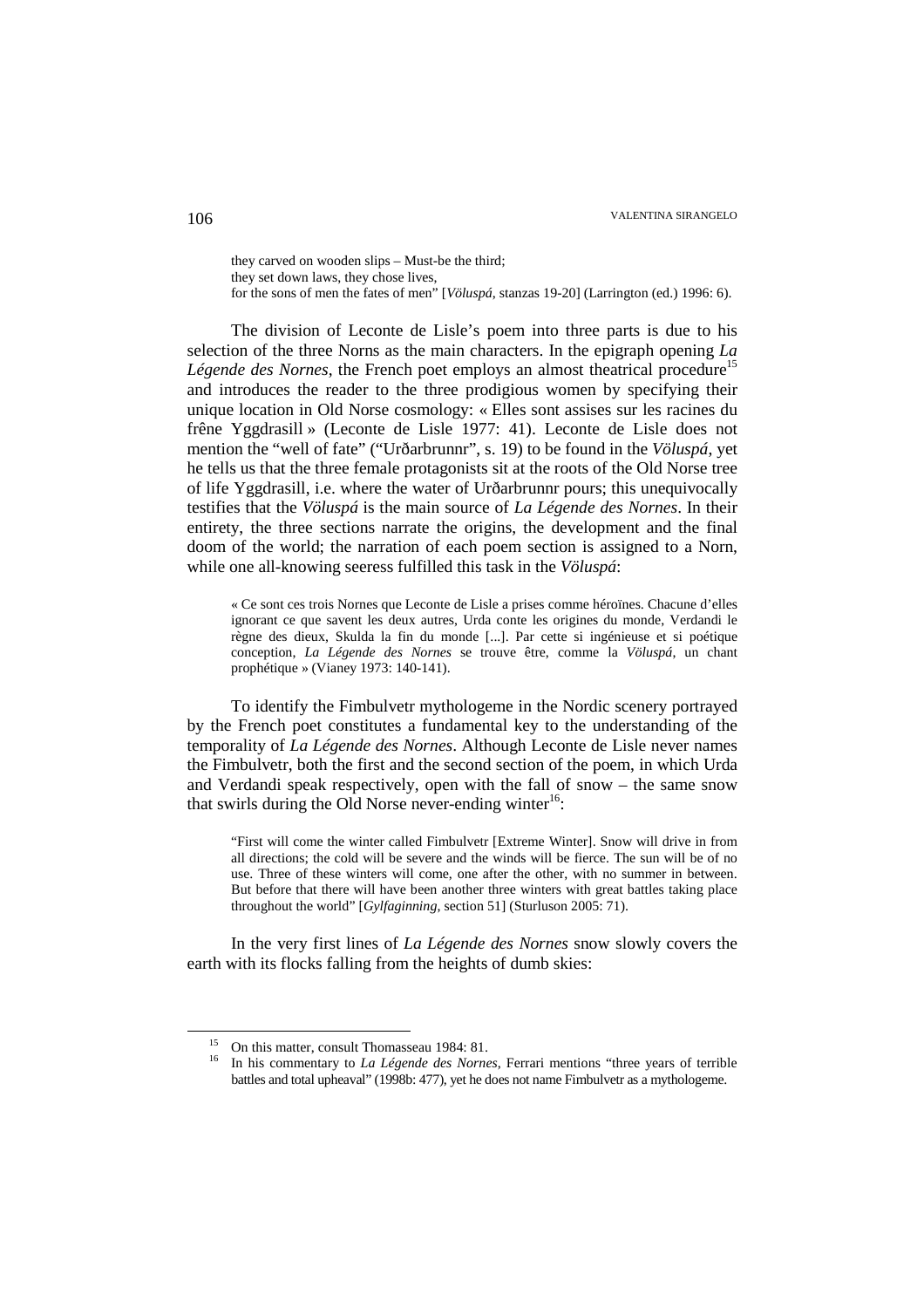« La neige, par flots lourds, avec lenteur, inonde, Du haut des cieux muets, la terre plate et ronde. Tels, sur nos yeux sans flamme et sur nos fronts courbés, Sans relâche, mes sœurs, les siècles sont tombés, Dès l'heure où le premier jaillissement des âges D'une écume glacée a lavé nos visages » [ll. 1-6] (Leconte de Lisle 1977: 41).

The first Norn, Urda, who will reveal her identity and her ontological bond with the Past in the closing couplet of the poem's first section (« Je suis la vieille Urda, l'éternel Souvenir; / Mais le présent m'échappe autant que l'avenir », ll. 71-72; Leconte de Lisle 1977: 43), compares a huge snowfall with the inexorable passing of time, and the winter with the decrepitude of cosmos: "The alternation of the seasons punctuate the rhythm of life and the stages in the cycle of development – birth, growth, maturity and decline. This is a cycle applicable to human beings as well as to their societies and civilizations" (Chevalier/Gheerbrant 1996: 840-841).

The second Norn, Verdandi, directly addresses snow in the *incipit* of the second section of the poem but her attitude is very different from her sister's. She incites snow to fall, as well as invokes the mist and the wind, i.e. the other atmospheric agents of Fimbulvetr:

« Tombe, neige sans fin! Enveloppe d'un voile Le rose éclair de l'aube et l'éclat de l'étoile! Brouillards silencieux, ensevelissez-nous! Ô vents glacés, par qui frissonnent nos genoux, [...] Par delà ce silence où nous sommes assises, Je me berce en esprit au vol joyeux des brises » [ll. 73-76, 81-82] (Leconte de Lisle 1977: 44).

Leconte de Lisle's snow is « sans fin »  $(1, 73)^{17}$ : such a definition emphasizes and definitely proves his choice of the almost never-ending Fimbulvetr as setting for *La Légende des Nornes* – while "the prophetess who speaks in *Völuspá* is not described and the situation in which she gives her prophecy is never made clear" (Lönnroth 2002: 10). The snow that surrounds the Norns coincides – as Alexandre Embiricos affirms – with « le livide suaire du gel amassé » (Embiricos 1979: 155); yet the ice did not gather « depuis des éternités » (Embiricos 1979: 155) – i.e. from the beginnings of Time – as he erroneously states, but during the recent long years of Fimbulvetr.

The mist is to be considered within the framework of the Old Norse End of Times, since it is a "symbol of the indeterminate, of a phase in development [...] when old shapes are vanishing and have yet to be replaced by definite new shapes" (Chevalier/Gheerbrant 1996: 661). The frozen wind, as shown above, is

In a different thematic context, snow is described as eternal in another poem by Leconte de Lisle which is part of the collection *Poèmes barbares*: *La Tristesse du Diable* (*The Devil's Sadness*; « neiges éternelles », l. 3; Leconte de Lisle 1977: 283).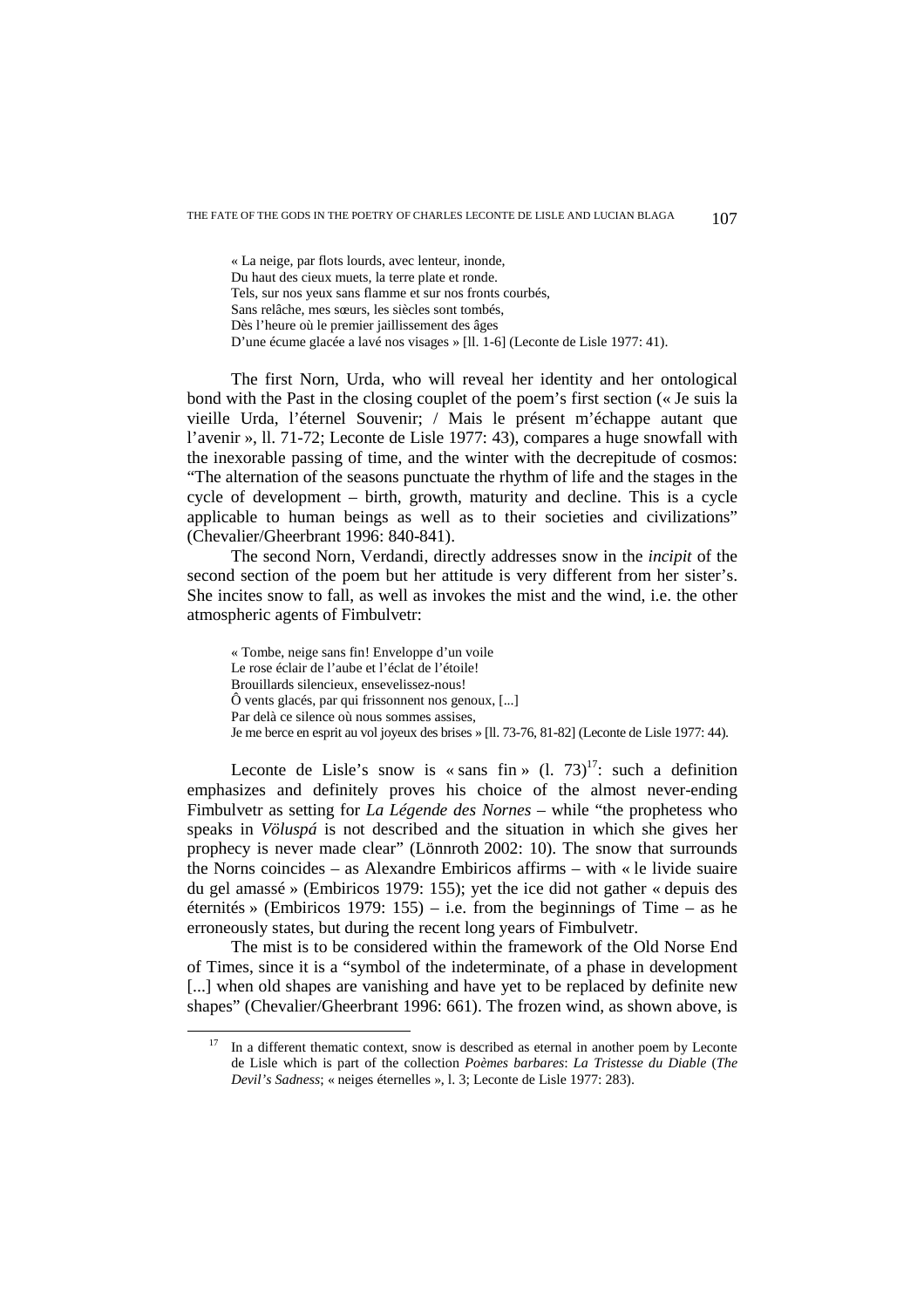a primary symbol of Ragnarök, since it is immediately preceded by a period of chaos, which Sturluson himself calls "wind-age" [*Völuspá*, s. 45]. Although the adjective "silent" is here associated with the mist, the absolute silence pervading the almost uterine landscape, which the verbal forms « enveloppe » (l. 73), « ensevelissez-nous » (1. 75), and « me berce » (1. 82) implicitly instill<sup>18</sup>, belongs to the symbolic constellation of snow. As Durand argues, « le silence de la neige est tellement primordial qu'il lance immédiatement l'imagination [...] vers le cortège interstellaire des images cosmiques » (1996: 12): Verdandi's celestial inebriation seems to suggest such a *rêverie*.

The third Norn, Skulda, begins by regretting that she cannot lie, like her sisters, under a shroud of snow:

« Que ne puis-je dormir sans réveil et sans rêve, Tandis que cette aurore éclatante se lève! Inaccessible et sourde aux voix de l'avenir, À vos côtés, mes sœurs, que je ne puis-je dormir, Spectres aux cheveux blancs, aux prunelles glacées, Sous le suaire épais des neiges amassées! » [Il. 133-138] (Leconte de Lisle 1977: 46)<sup>19</sup>.

Such a verse proves that the huge snowfall is over and that Ragnarök is about to break out. As a matter of fact, the third Norn foretells many tragic events, such as the « cris de mort mêlés à de divins sanglots » (l. 164) of the relatives slaying each other and the cosmic duels between gods and monsters, which the French poet calls « épreuves sacrées » (l. 166).

Leconte de Lisle specifically mentions Baldr in *La Légende des Nornes* and he assigns to Verdandi, the Norn of the present, the joyful exclamations for the birth instead of the death of the god:

« Balder est né! Je vois, à ses pieds innocents,

Les Alfes lumineux faire onduler l'encens. Toute chose a doué de splendeur et de grâce Le plus beau, le meilleur d'une immortelle race: L'aube a de ses clartés tressé ses cheveux blonds, L'azur céleste rit à travers ses cils longs, [...] Et les Dieux, à l'envi, déjà l'ont revêtu D'amour et d'équité, de force et de vertu, Afin que, grandissant et triomphant en elle, Il soit le bouclier de leur œuvre éternelle! » [ll. 115-120, 123-126] (Leconte de Lisle 1977: 45).

<sup>&</sup>lt;sup>18</sup> On the constellation of images of intimacy linked to the womb archetype, see, for instance, Bachelard 2011: 134 ff.; Durand 1999: 228 ff.

<sup>&</sup>lt;sup>19</sup> Snow is compared to a shroud in two other poems by Leconte de Lisle, which are part of the collection *Poèmes barbares*: *Le Vent froid de la nuit* (*The Night's Cool Wind*; « suaire », l. 4; Leconte de Lisle 1977: 244) and *La Dernière Vision* (*The Last Vision*; « linceul », l. 3; Leconte de Lisle 1977: 246) – indeed, here it is directly presented as a shroud by means of a metaphor.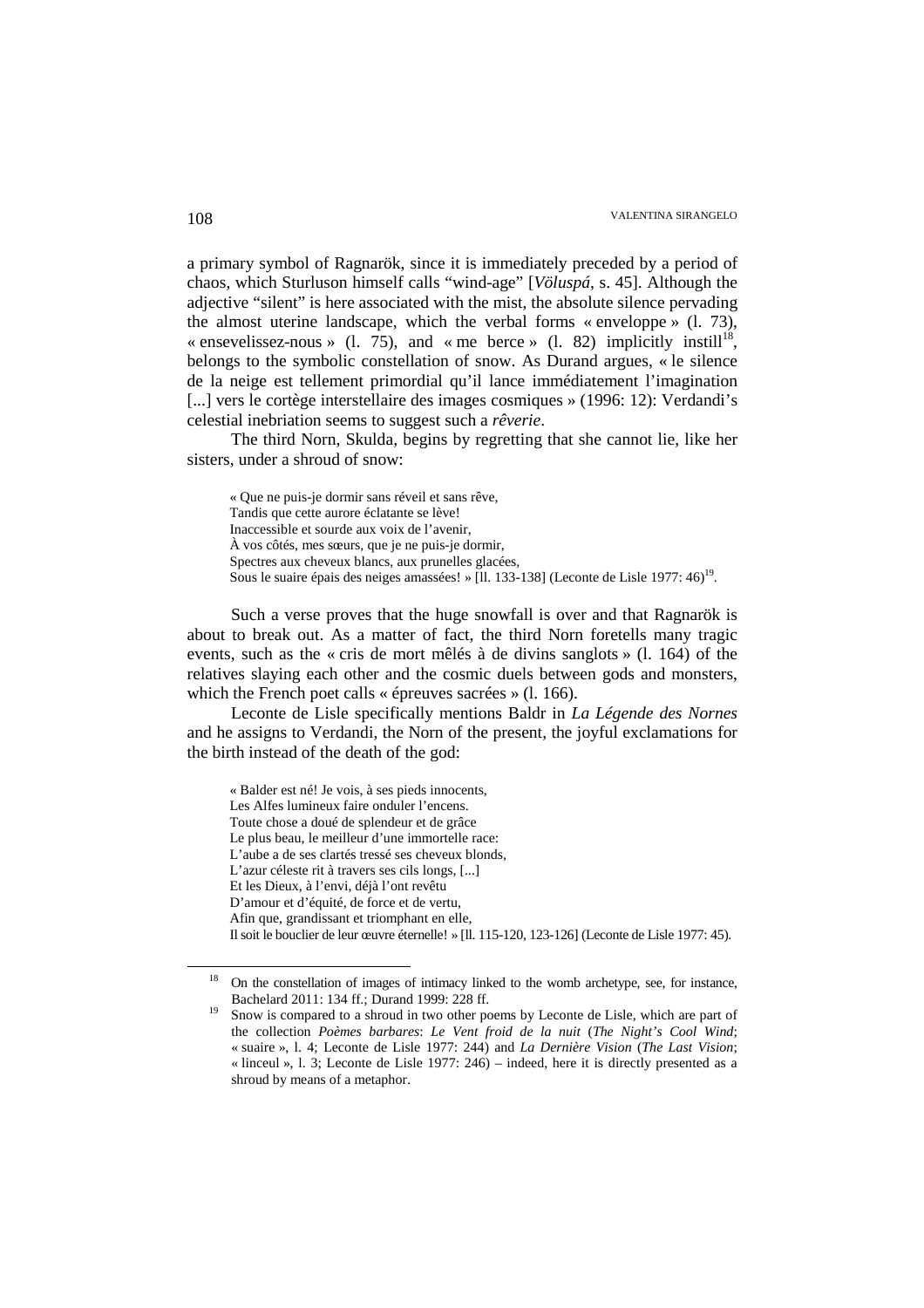The French poet praises Baldr in a way that is similar to that of Snorri Sturluson:

"Odin's second son is Baldr, and there is much good to tell about him. He is the best, and all praise him. He is so beautiful and so bright that light shines from him. One plant is so white that it is likened to Baldr's brow. It is the whitest of all plants, and from this you can judge the beauty of both his hair and his body. He is the wisest of the gods. He is also the most beautifully spoken and the most merciful" [*Gylfaginning*, section 22] (Sturluson 2005: 33).

For Leconte de Lisle, too, Baldr (« Balder », l. 115) is the most beautiful and the best of the gods, and emanates light. Nevertheless, the episode of the birth of Baldr is unknown in Old Norse sources. Hence, it was fully conceived by the French poet: this is a new evidence of the *flexibilité* of Germanic myth in the poem. Yet later in *La Légende des Nornes* Leconte de Lisle gets back in touch with his sources when he assigns words of distress to Skulda, the Norn of the future, because he that is born will be he whom the universe will soak with tears:

« Oui! le Meilleur est né, plein de grâce et de charmes, Celui que l'univers baignera de ses larmes, Qui, de sa propre flamme aussitôt consumé, Doit vivre par l'amour et mourir d'être aimé! [...] Hélas! rien d'éternel ne fleurit sous les cieux, Il n'est rien d'immuable où palpite la vie! [...] Pleurez, lamentez-vous, Nornes désespérées! [...] [Il est venu] Le siècle d'épouvante où le Juste mourra » [ll. 141-144, 148-149, 165, 168] (Leconte de Lisle 1977: 46-47).

Amongst Skulda's visions, one in particular strikes the critic's attention, i.e. the awakening of the race of Chaos, which « comme un autre déluge, hélas! plus implacable, / Se rue au jour [...] » (ll. 174-175; Leconte de Lisle 1977: 47). In this comparison, Leconte de Lisle reproduces a mythologeme of Ragnarök, that is to say the flood that makes the cosmos return to the embryonal state through water. Leconte de Lisle defines it « un autre déluge » (l. 174) because a deluge also takes place in Old Norse cosmogony, namely, the dismemberment of the giant Ymir<sup>20</sup>, which flooded the newborn world:

"[Bor's sons] took Ymir and they moved him into the middle of Ginnungagap and made from him the world. From his blood they made the sea and the lakes [...]. With the blood

<sup>&</sup>lt;sup>20</sup> Leconte de Lisle names later this primordial giant simply mentioning  $\ll$  la race effrayante d'Ymer » at line 175 (1977: 88). Therefore, his reference is rather indirect and there is no real allusion to Old Norse cosmogony. Yet, previous in the poem – more precisely at line 88, when Verdandi remembers the Old Norse Beginnings – one may easily detect an allusion to Ymir's sacrifice in the syntagm « déluge sanglant" (84). On this theme, see also Fairlie 1947: 91; Vianey 1973: 134.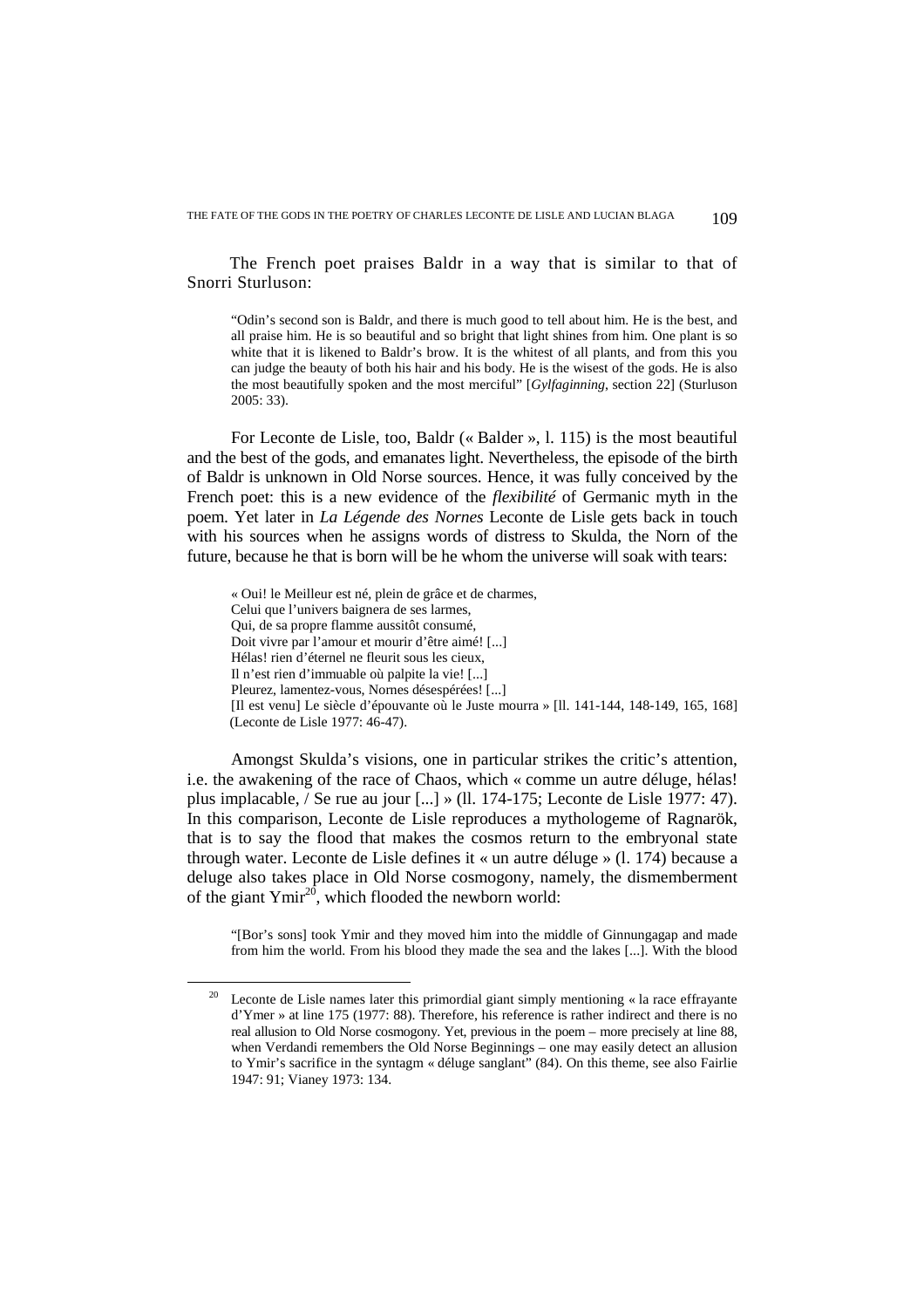that gushed freely from the wounds, they made the sea, and by fashioning that sea around, they belted and fastened the earth. Most men would think it impossible to cross over this water" [*Gylfaginning*, section 8] (Sturluson 2005: 16).

The two Old Norse deluges, which open and close the cosmic cycle respectively, are archetypically complementary since they symbolise the double role of water, both creative and destructive. Water is "a substance that we see everywhere springing up and increasing" (Bachelard 1983: 14), as it does gushing from Ymir's body. Moreover, one may note that in this cosmogonic scene "the water symbol contains that of blood" (Chevalier/Gheerbrant 1996: 1086), so that the two main vital liquids are unified in an eloquent image and convey the creation of the world.

Leconte de Lisle finally alludes to Ragnarök's universal conflagration since the third Norn predicts that Asgard will be reduced to « une ardente ruine » (l. 177; Leconte de Lisle 1977: 47). As told above, the Norse universe was set on fire by the black giant Surtr. In *La Légende des Nornes*, the French poet does not describe Surtr's role explicitly, as Fairlie noted as well (see 1947: 81). Before depicting the scene of Asgard devastation, he simply announces that « le noir Surtur s'éveille » (l. 170). Without a profound knowledge of his mythic sources, it would be impossible to relate these two images $^{21}$ . Leconte de Lisle does not forget that the conflagration is added to the cosmic flood, so much so that he depicts the original and sublime apocalyptical image of a steaming ocean:

« Et dans l'océan noir, silencieux, fumant, La Terre avec horreur s'enfonce pesamment! Voilà ce que j'ai vu par delà les années, Moi, Skulda, dont la main grave les destinées; Et ma parole est vraie! Et maintenant, ô Jours, Allez, accomplissez votre rapide cours! » [ll. 183-188] (Leconte de Lisle 1977: 47-48).

In *La Légende des Nornes* closing lines, the ocean hit by Germanic Apocalypse is black – not because black "evokes vast abysses and ocean depths" (Chevalier/Gheerbrant 1996: 95) which contain "the treasury of hidden life" (Chevalier/Gheerbrant 1996: 93), as because this chromaticism is the result of fire acting, which makes the matter – and, in poetic imagination, even its opposite, water – darker than it was<sup>22</sup>.

<sup>21</sup> For a discussion on the lack of world palingenesis theme – which is instead fundamental in Old Norse sources – in *La Légende des Nornes*, see Fairlie 1947: 82 ff.; see also Ferrari 1998b: 477.

<sup>&</sup>lt;sup>22</sup> On the etymological relation between "black" and "burned", see Partridge 1966: 48.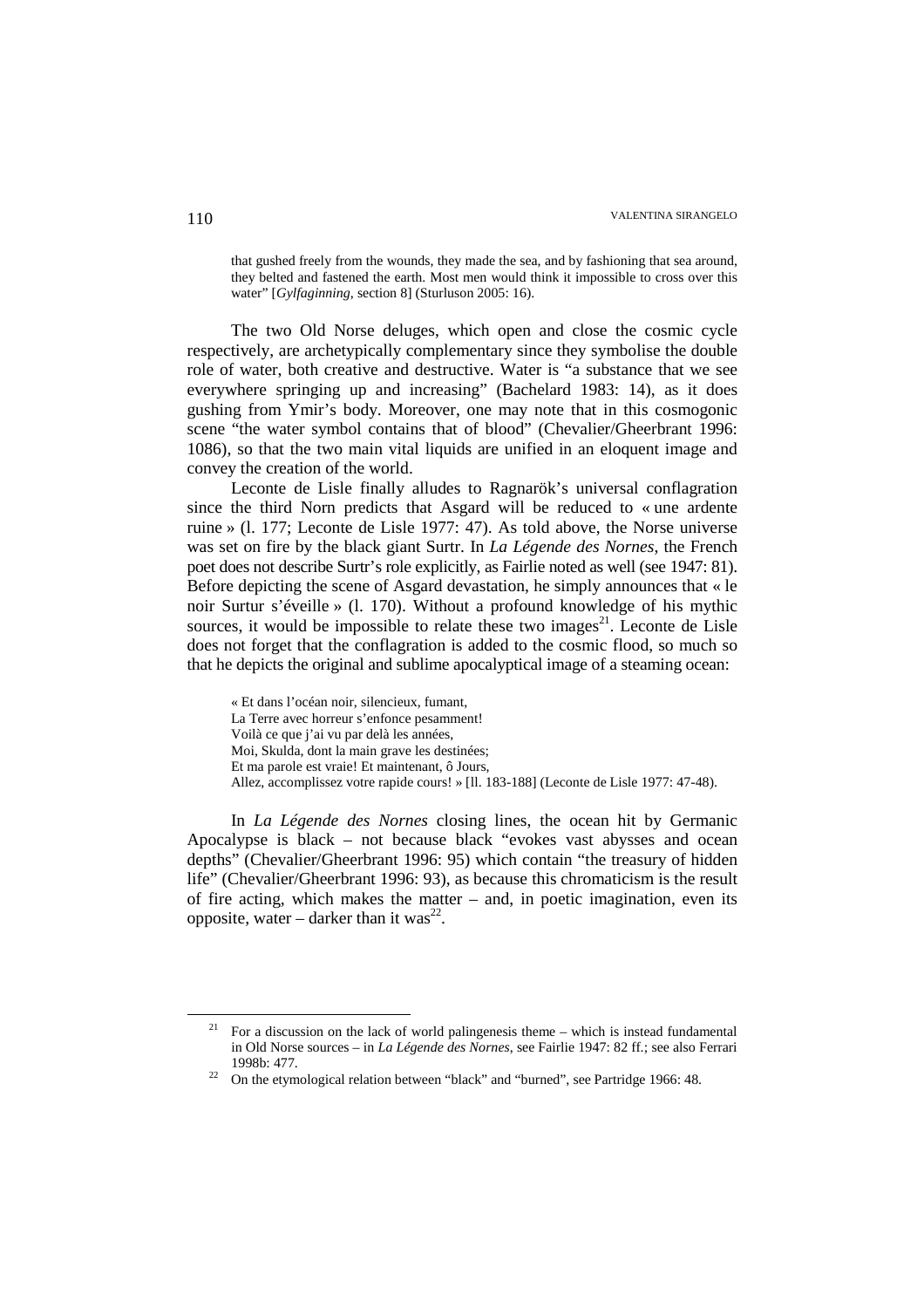## **3. The Apocalyptic Imagery of Lucian Blaga**

By extending the field of mythocritical application to Twentieth-century European Literature, it is possible to analyze the process of *irradiation* of the "Fate of the Gods" myth in *Peisaj transcendent* (*Transcendental Landscape*) and in *Satul minunilor* (*The Village of Miracles*) by the Romanian poet Lucian Blaga (1895-1961) – which are part of the collections *Lauda somnului* (*In Praise of Sleep*, 1929) and *La curţile dorului* (*At the Courtyards of Longing*, 1938) respectively, and also in *Götterdämmerung* (*Twilight of the Gods*), composed in about 1946-1951 and published posthumously in 1970 as part of the poetic cycle *Vârsta de fier* (*The Age of Iron*).

Blaga is "among the great European creators" (Ciopraga 1981:  $273$ )<sup>23</sup> who, "having discovered the great potentialities of primitive culture for organically representing the world, [...] creates myths as prolongations of the former" (Ciopraga 1981: 261). Most of his poems – which are modern in form but archaic in content, since imbued with a folkloric aura<sup>24</sup> – represent the case of literary texts in which myth irradiates « dans la mémoire et dans l'imagination d'un écrivain qui n'a même pas besoin de le rendre explicite » (Brunel 1992: 84). In the three poems here chosen, « le mythe n'est pas véritablement émergeant » (Brunel 1992: 83); hence, an actual « irradiation souterraine » (Brunel 1992: 83) of the "Fate of the Gods" myth takes place.

Even without mentioning the Germanic eschatological myth, Blaga projects the imaginary of Ragnarök in *Peisaj transcendent* and in its apocalyptic visions:

"Cocosi apocaliptici tot strigă, tot strigă din sate româneşti. Fântânile nopții deschid ochii si-ascultă întunecatele veşti" [ll. 1-5] (Blaga 2012: 137).

The apocalyptic roosters which open *Peisaj transcendent* remind one of the three roosters announcing the end of the world and the final struggle between the gods and their enemies in Germanic myth:

"He sat on the mound and plucked his harp, the herdsman of the giantess, cheerful Eggther; a rooster crowed in Gallows-wood, that bright-red cockerel who is called Fialar.

Golden-comb crowed for the Æsir, he wakens the warriors at the Father of Hosts';

<sup>&</sup>lt;sup>23</sup> In this regard, see also Gană 1976: 229 ff.

<sup>&</sup>lt;sup>24</sup> For further reading on Blaga's poetics and metapoetics, see, for instance, Braga 2013: 164 ff.; Jones 2006: 25 ff.; Teodorescu 1983: 33 ff.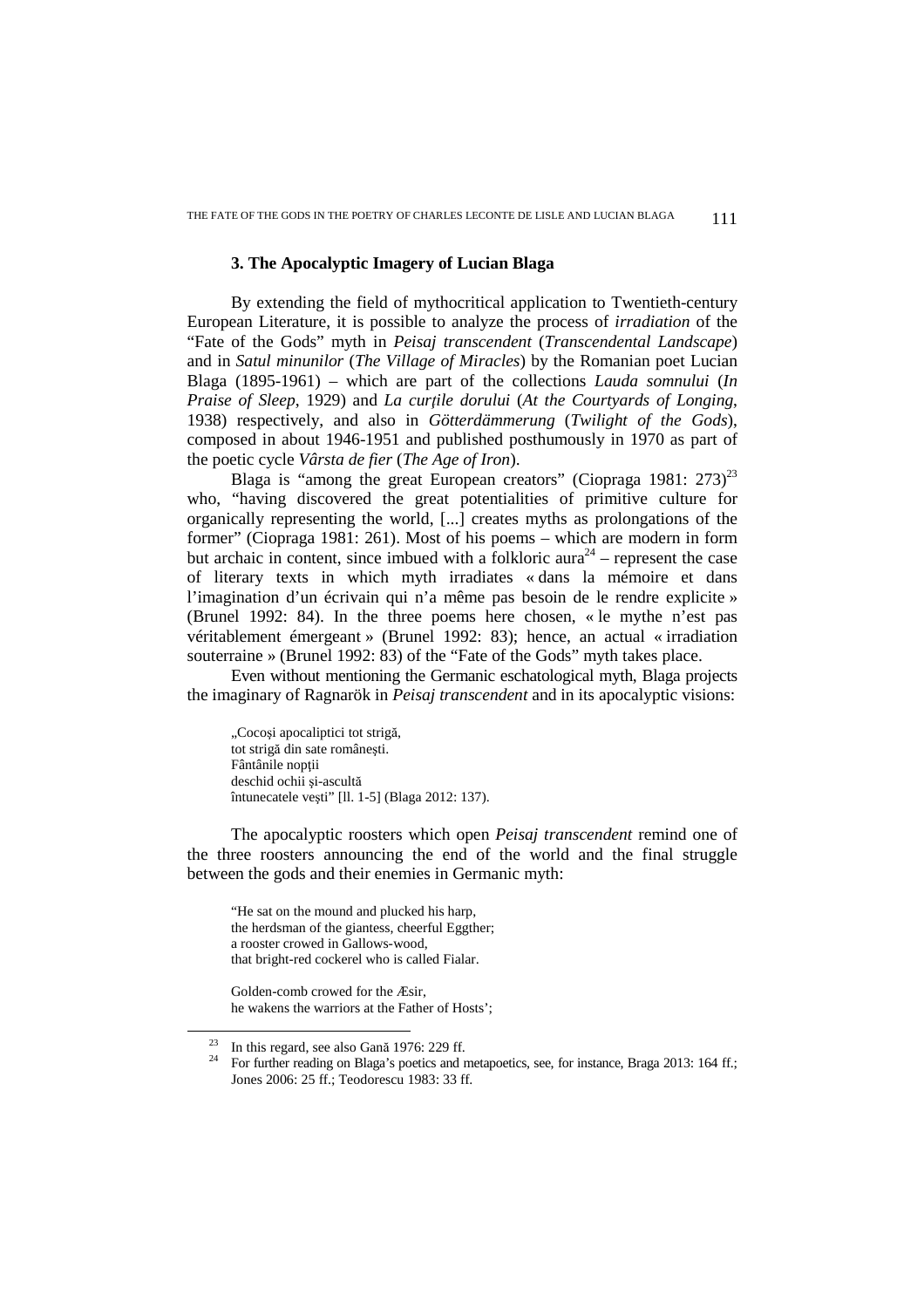and another crows down below the earth,

a sooty-red cock in the halls of Hel" [*Völuspá*, stanzas 42-43] (Larrington (ed.) 1996: 9).

The rooster called "Golden-comb" sparks particular interest: it summons the warriors of Valhöll, so that they prepare themselves for the eschatological battle of Ragnarök against Loki, the giants, and the forces of Chaos. Although the Old Norse rooster crows at the beginning of Ragnarök, it preserves the role of « oiseau solaire par excellence » (Krappe 1952: 84) usually attributed to the rooster on a symbolic level: its emblematic name – due to its chromaticism – testifies it. Since a cosmic renewal follows the end of Times, one may conclude that both the Old Norse rooster and Blaga's roosters are – apart from an apocalyptic characterisation – « symbole[s] de l'éternité et de la resurrection » (Arnould de Grémilly 1958: 77).

The bleeding god of *Peisaj transcendent* can be archetypically identified with the dying god Baldr who suffers during his death from which comes the end of the world but he is re-invented as Christian since he is called "Jesus" by the Romanian poet:

"Pe mal – cu tămâie în păr Isus sângerează lăuntric din cele sapte cuvinte de pe cruce" [ll. 8-11] (Blaga 2012: 137).

After all, comparative religion studies have shown the analogies existing between Baldr and Christ, as well as between the Germanic "Fate of the Gods" and the Christian Apocalypse: "like Christ, Baldr died, and like Christ he will return at the end of the world" (Turville-Petre 1964: 120)<sup>25</sup>. Nevertheless, *Peisaj transcendent*'s "Jesus" overflows with a blood that does not fall from his body and does not spread around him. Rather, it expands "inwardly"  $($ "lăuntric",  $1.9)$ , almost as if his wound coincided with the wound inflicted on the cosmos of which he is the lord and which is devastated by the apocalyptic cataclysm.

The fatal synchronicity between the wound of the god and the wound of the world is to be detected within *Satul minunilor* too. While an unknown "sickness" lurks in the pure water of wells, the whole village is pervaded by the scent of a mysterious god, perhaps decomposed and dissolved in the air:

"Lângă fântânile darului harului pâlpâie boalele, tipă lăstunii. Plin este satul de-aromele zeului" [ll. 5-7] (Blaga 2012: 201).

<sup>25</sup> For further reading on this topic, see Dumézil 1973: 61-65; Lindow 2002: 155-169; Samplonius 2013: 137.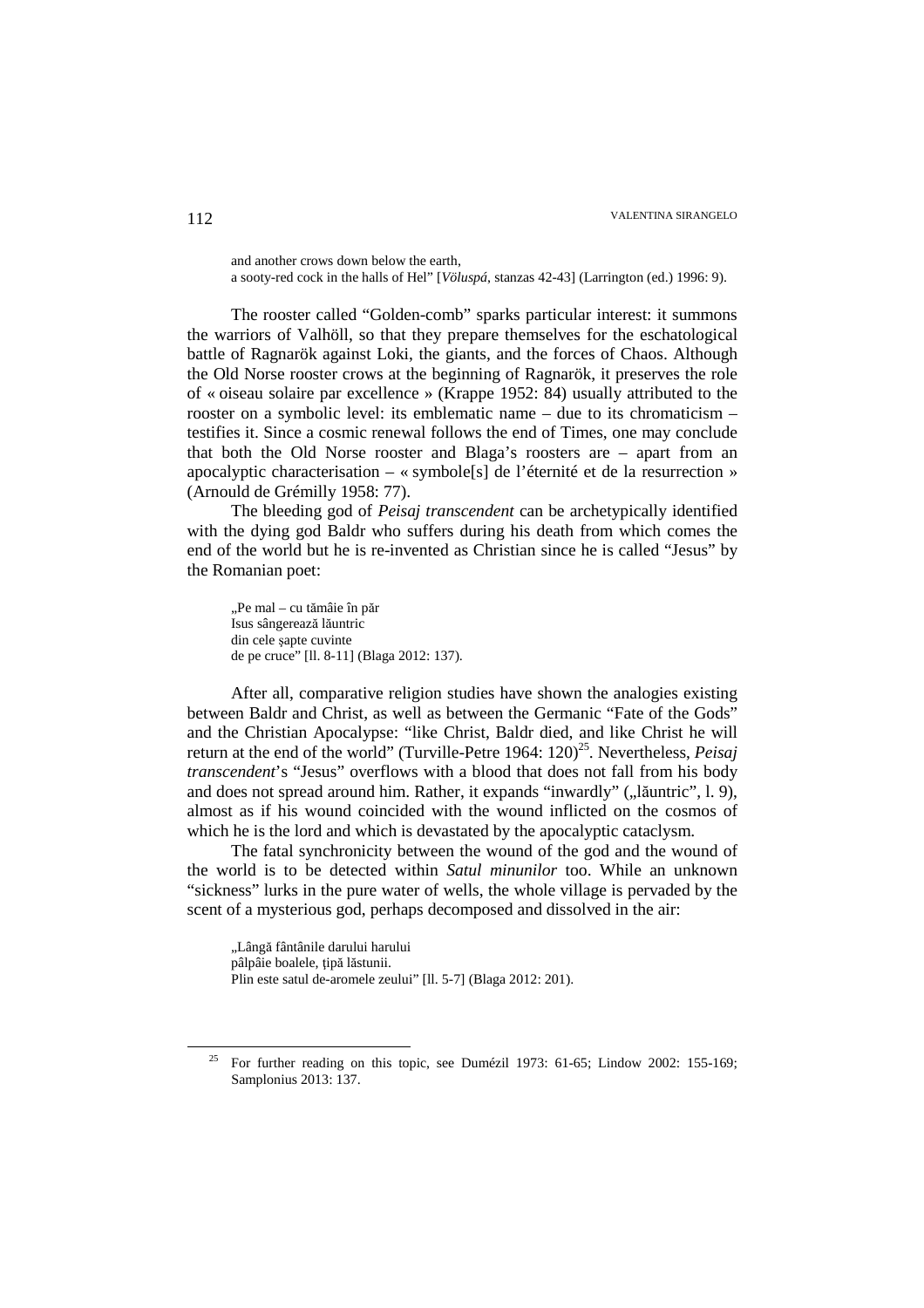While in *Peisaj transcendent* the roosters crow in "Romanian villages"  $($ . sate românesti" l. 2) because of the forthcoming apocalypse – which, at any rate, according to the Germanic interpretation of the poem, will be followed by cosmic renewal – in *Satul minunilor*:

"Cocoși dunăreni își vestesc de pe garduri dumineca lungă şi fără de seară" [ll. 11-12] (Blaga 2012: 201).

Here, the rooster that Blaga depicts is the authentic "bird of dawn" (Durand 1999: 124), which announces the coming day – that is to say, the triumphal return of light after nocturnal darkness. This holy  $day - a$  "long" Sunday" (", dumineca lungă" l. 12) – will not have any evening: the world in *Satul minunilor* is therefore not simply reborn but eternal, since it transcends any cosmic conception ruled by cyclical time $26$ .

The act that proceeds – and completes – the events of *Satul minunilor* may be identified in *Götterdämmerung*, in which the Germanic theme is explicit since its title is the Wagnerian version of the name "Ragnarök", which thematizes the advance of the world towards the cosmic Night:

"Se curmă ziua, vine seară. Un fluviu purtător a toate duce plute, vârste mute, către cele nevăzute 'n marea noapte" [ll. 8-12] (Blaga 2012: 345).

Again, in the image of the waters of oblivion – this time, manifesting in the form of a rapid river carrying the bygone times to "the great night" ("marea noapte", l. 12), i.e. to the "Chaos before the creation" (Eliade 1975: 223) – one can recognize the flood of Ragnarök on the mythological level, and the periodical "re-engulfing of all things by water" (Eliade 1958: 211) on the archetypical level. *Götterdämmerung* and *Satul minunilor* thus recreate "the myth of the periodic destruction and re-creation of worlds, the cosmological formula of the myth of the eternal return" (Eliade 1975: 243) – the same that underlies the procession of apocalyptical images of *Peisaj transcendent*, with which they share part of their symbolic repertoire. The signal of cosmic rebirth closing *Peisaj transcendent* is the earth that burns as if it were a rough expanse of sea:

"Arde cu păreri de valuri pământul îmbrăcat în grâu" [ll. 17-18] (Blaga 2012: 137).

In this ambivalent scene one can detect the double dynamics of world destruction typical of the "Fate of the Gods", materializing through the

 $26$  For further reading on this theme, see Vanhese 2010.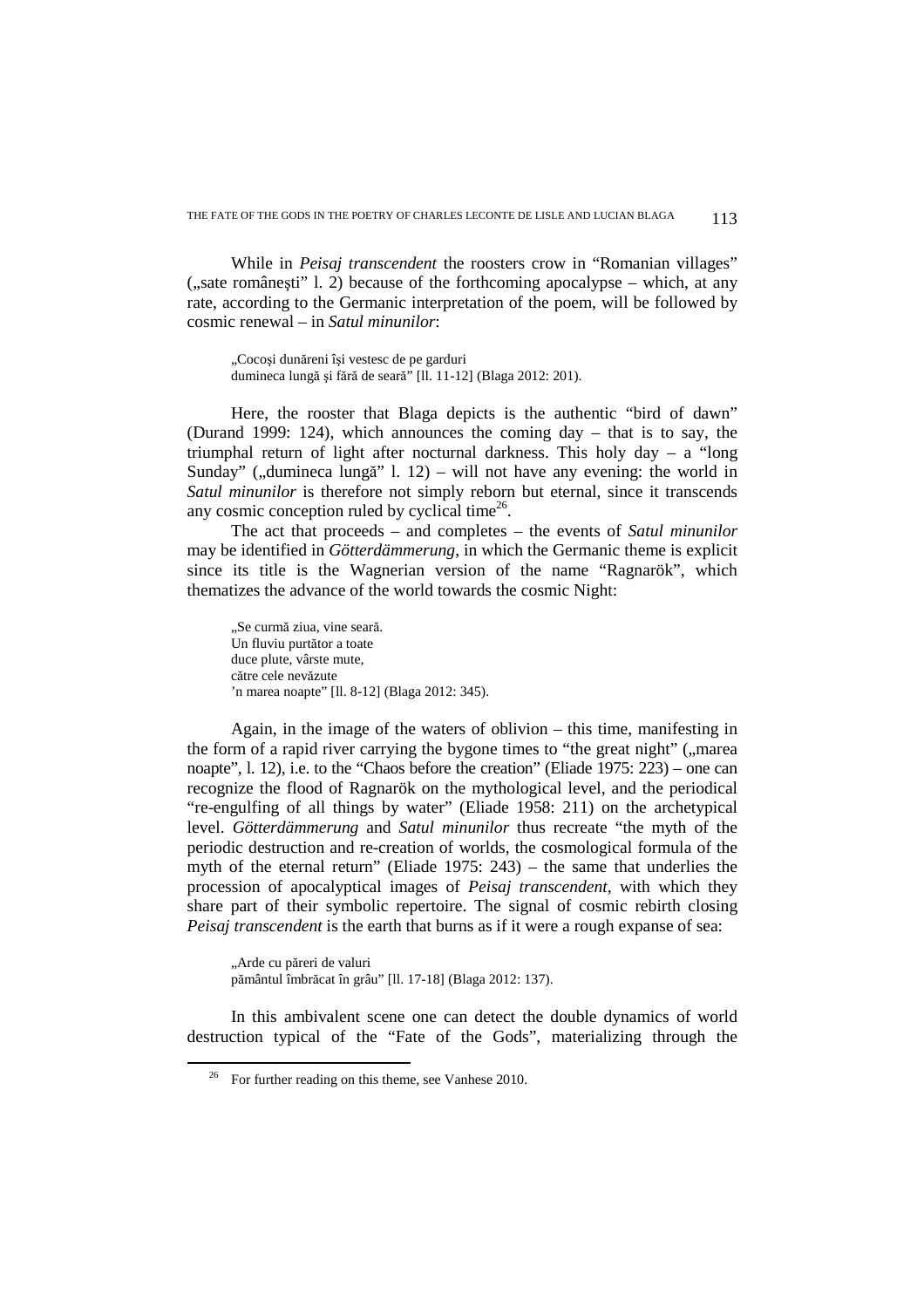elemental action of the symbolic pair water-fire. The destructive fire of Ragnarök turns into the fecund fire of the germinating earth, which flares up (see Solomon 2008: 72). Yet, at the same time, the earth is compared to a sea surface, reminding one of the earth that "will shoot up from the sea" (Sturluson 2005: 77) after Ragnarök. In this image one may identify, thus, the aquatic process on which the regeneration of the cosmos – and not only its destruction – structures itself in Old Norse myth: "water [...] regenerates because it nullifies the past, and restores [...] the integrity of the dawn of things" (Eliade 1958: 195).

The ending lines of *Peisaj transcendent* suggest a vegetal renewal as well. Indeed, Blaga's poetic I does not know  $($ "poate", l. 23) if the song he hears is raised by bells or by graves:

"Clopote sau poate sicriile cântă subt iarbă cu miile" [ll. 23-24] (Blaga 2012: 137).

The archetypical comparison between seeds and the dead underlies his latter hypothesis: "Like seeds buried in the womb of the earth, the dead wait for their return to life in their new form" (Eliade 1958: 350). It is worth noting that Leconte de Lisle's poetic I in *Le Vent froid de la nuit* seems to thematise – in a similar setting – the opposite outcome of Blaga's *Peisaj transcendent*'s one:

« J'entends gémir les morts sous les herbes froissés. […] Mais, ô songe! Les morts se taisent dans leur nuit. C'est le vent, c'est l'effort des chiens à leur pâture, […] La terre s'ouvre, un peu de chair y tombe; Et l'herbe de l'oubli, cachant bientôt la tombe, Sur tant de vanité croît éternellement » [ll. 9, 21, 30-32] (Leconte de Lisle 1977: 210-211).

He believes to hear the dead moaning – instead of singing – under the grass, but after a while he realizes that the wind emits that sound, while the « herbe de l'oubli » (l. 31) simply covers what is doomed to never awake.

After tracing an actual set of triple symmetries between mythological literature and modern and contemporary European poetry, one can sum up that two mythologemes appear in both Leconte de Lisle's rewriting of Germanic apocalypse and Blaga's reinventions of it: that of the god whose fate inexorably affects the balance of cosmos, and that of the dual action of water and fire as elements of both violent decay and harmonious recovery. As regards the most original thematic blocks that completed their Old Norse mythical substratum, *La Légende des Nornes* magnifies the incessant snowfall of Fimbulvetr, while Blaga's poems emphasize the role of roosters as harbingers of apocalypse.

The interpretative itinerary outlined herein, which is highly experimental as regards both the theoretical archetypical perspective and the practical mythocritical procedure, aims to demonstrate that this method of inquiry could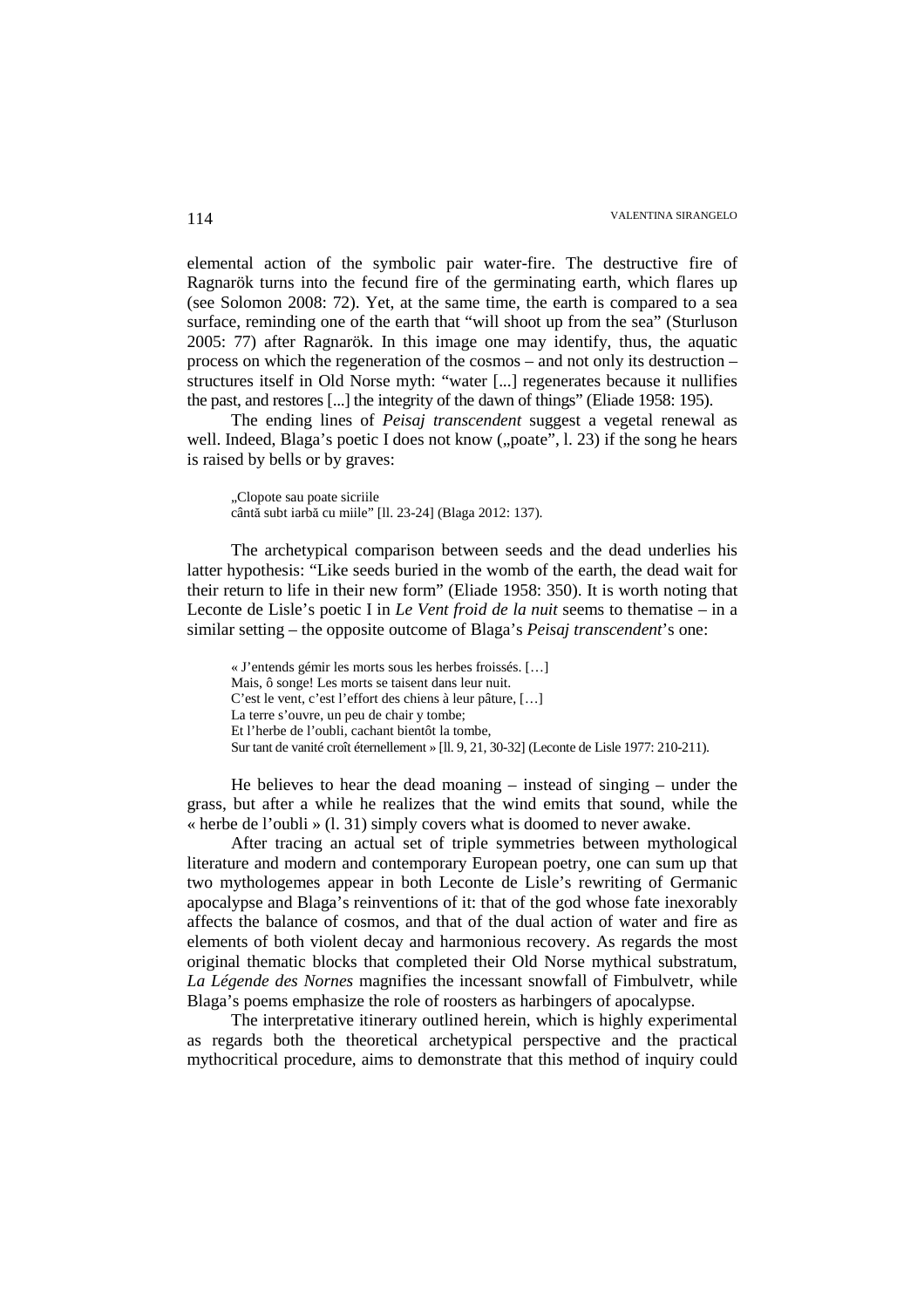open new territories to literary hermeneutics. The two original re-elaborations of the Germanic "Fate of the Gods" by authors from different ages substantiate that myth undergoes a « résurgence périodique » (Trousson 1964: 104) in the literature of Nineteenth and Twentieth century.

#### **BIBLIOGRAPHY**

Albouy, P., 1969, *Mythes et mythologies dans la littérature française*, Paris, Colin.

- Ampola, F., 1962, "La poesia di Leconte de Lisle", in F. Ampola, *Fra uomini e poeti*, Pisa, Nistri-Lischi, pp. 55-119.
- Arnould de Grémilly, L., 1958, *Le Coq*, Paris, Flammarion.
- Bachelard, G., 1983, *Water and Dreams: An Essay on the Imagination of Matter*, translated by E.R. Farrell, Dallas, Pegasus Foundation.
- Bachelard, G., 2011, *Earth and Reveries of Repose: An Essay on Images of Interiority*, translated by M. McAllester Jones, Dallas, Dallas Institute Publications.
- Blaga, L., 2012, *Opere, I. Poezii*, ediție critică de G. Gană, cronologie și aducere la zi a receptării critice de N. Mecu, introducere de E. Simion, București, Academia Română, Fundația Natională pentru Stiință și Artă.
- Boyer, R., 1986, *Le Mythe viking dans les lettres françaises*, Paris, Le Porte-Glaive.
- Braga, C., 2013, *Lucian Blaga. Geneza lumilor imaginare*, ediţia a II-a revizuită, studiu introductiv de C. Teutişan, Bucureşti, Tracus Arte.
- Branston, B., 1955, *Gods of the North*, London-New York, Thames/Hudson.
- Brunel, P., 1992, *Mythocritique. Théorie et parcours*, Paris, P.U.F.
- Chevalier, J., A. Gheerbrant, 1996, *A Dictionary of Symbols*, translated by J. Buchanan-Brown, London, Penguin.
- Ciopraga, C., 1981, *The Personality of Romanian Literature*, Iaşi, Junimea Publishing House.
- Denommé, R. T., 1973, *Leconte de Lisle*, New York, Twayne.
- Detter, F., 1894, "Der Baldrmythus", in *Beiträge zur Geschichte der deutschen Sprache und Literatur*, n. 19, pp. 495-516.
- Dumézil, G., 1973, *Gods of the Ancient Northmen*, translated by E. Haugen, Berkeley-Los Angeles-London, University of California Press.
- Dumézil, G., 1986, *Loki*, Paris, Flammarion.
- Durand, G., 1996, « Psychanalyse de la neige », in D. Chauvin (textes réunis par), *Champs de l'imaginaire*, Grenoble, Ellug, Université Stendhal, pp. 9-33.
- Durand, G., 1999, *The Anthropological Structures of the Imaginary*, translated by M. Sankey, J. Hatten, Brisbane, Boombana Publications.
- Eliade, M., 1958, *Patterns in Comparative Religion*, translated by R. Sheed, New York, Sheed/Ward.
- Eliade, M., 1975, *Myths, Dreams, and Mysteries: The Encounter Between Contemporary Faiths and Archaic Realities*, translated by P. Mairet, New York, Harper & Row.
- Embiricos, A., 1979, *Interprétation de Leconte de Lisle*, Paris, La Pensée Universelle.
- Estève, E., 1920, *Leconte de Lisle: l'homme et l'œuvre*, Paris, Boivin et Cie.
- Fairlie, A., 1947, *Leconte de Lisle's Poems on the Barbarian Races*, Cambridge, Cambridge University Press.
- Ferrari, S., 1998a, "Introduzione", in Leconte de Lisle 1998: 5-17.
- Ferrari, S., 1998b, "Note", in Leconte de Lisle 1998: 470-501.
- Flottes, P., 1929, *Le Poète Leconte de Lisle*, Paris, Librairie Académique.
- Gană, G., 1976, *Opera literară a lui Lucian Blaga*, Bucureşti, Minerva.